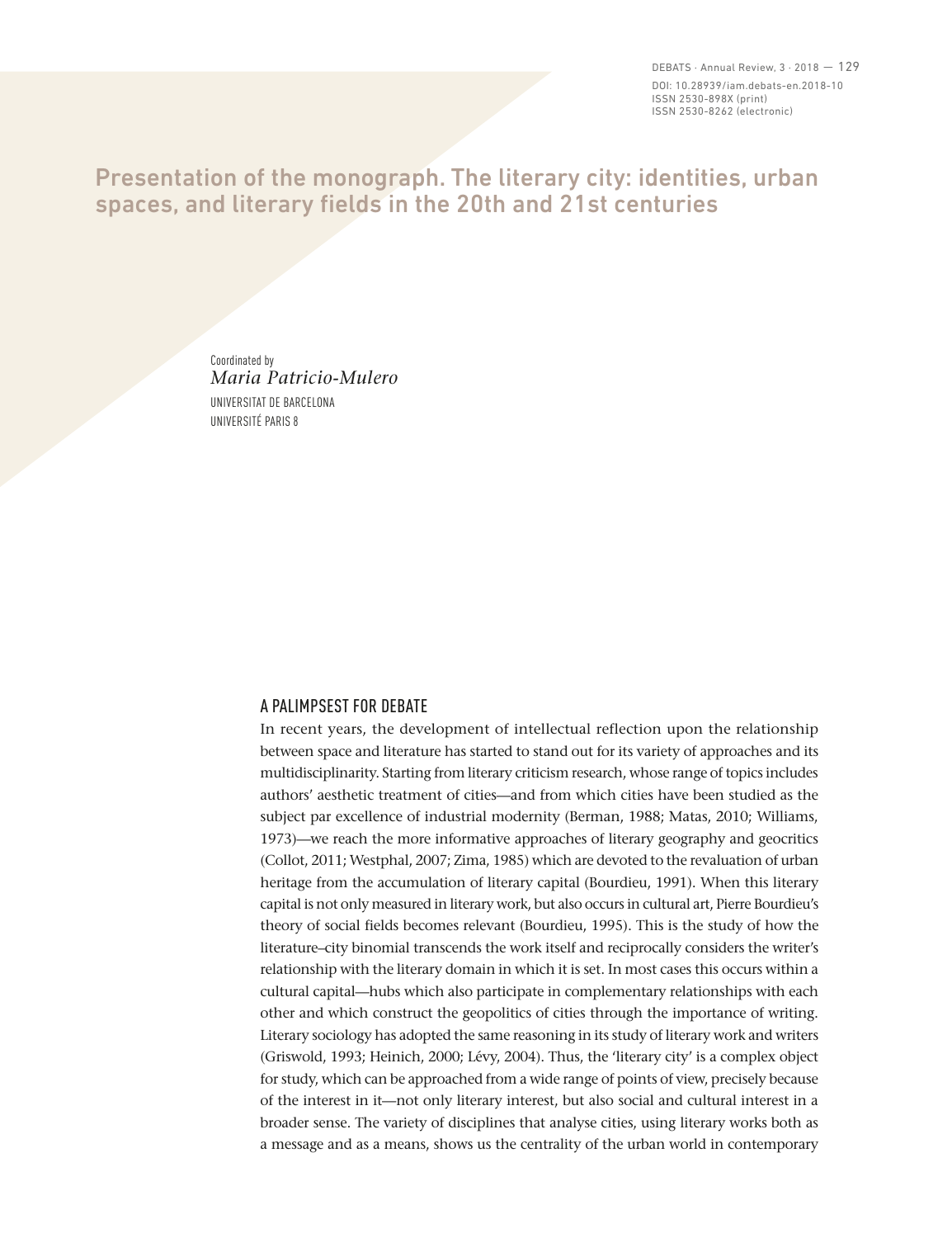society. In addition, studying the need for deep reflection about cities through literature complements a dimension of aesthetics and heritage that intangibly enriches the written city itself.

This monograph tries to represent the liveliness of the debate by sampling the scope of possible approaches to studying literary cities and covers a range of academic disciplines and cases of literary cities; their trajectories have all, essentially, been consolidated over the centuries and up to the present, thus making them a valuable literary palimpsest. We wanted to give the readers of *Debats* a set of possibilities from which the relationship between literature and cities can be interweaved. From research into the representation of urban spaces in literary works (starting from our own perspective on literary studies in which reflections emerging from specific spaces turn into complementary analyses of the phenomena of modernity and of the societies that experience them) to the promotion of heritage spaces, following in the footsteps of writers whose depictions of these cities is iconic and whose thought forms part of the basis for local cultural identity. Starting from the analysis of urban representation through literature, some researchers have generated cultural policies that preserve the memory and literary heritage of the cities in which we live and visit and provide some informative strategies for their promotion (Patricio-Mulero and Rius-Ulldemolins, 2017). However, writers do not only inhabit the cities where they create their work, and in the case of cultural capitals, the literary ecosystem comprises a wide range of agents that make the literary field a fertile system which feeds the book industry. Of course, a writer's inspiration is independent of their location, but it does determine the trajectory of literature professionals, including authors, and is not exempt from a series of mutual influences (Bourdieu, 1995). This phenomenon (which receives special treatment by contemporary literary sociology) helps us to understand the power relationships established in certain urban centres and means that, while writers struggle to create work which sits somewhere between being autonomous and market-friendly, symbolic capitals add cultural relevance and imaginary inspiration to the literary field. Cultural policies regarding the publishing industry and literary creation originate in the application of knowledge of literary fields.

With the aim of fulfilling a series of objectives and given the debate around the multiplicity and diversity of literary cities, we selected experts from disparate disciplinary backgrounds who mostly write about València, Barcelona, Lisbon, and Paris. First, we wanted to reflect upon the relevance of spaces in the field of literature and in literary works. Here, we showed that the range of examples makes the unique characteristics of each city and their literary traditions explicit, while the convergence of certain characteristics contributes to a global definition of literary cities. Second, we analyse the literary imaginary constructed by several writers (or only one sufficiently representative one) around the same space. Derived from this objective, we also investigate the impact cities have on the identity of writers. In some articles, we confirm writers' attraction to these cultural capitals when creating their work and highlight how the symbolic capital of the literary imaginary socially reverberates in the urban space.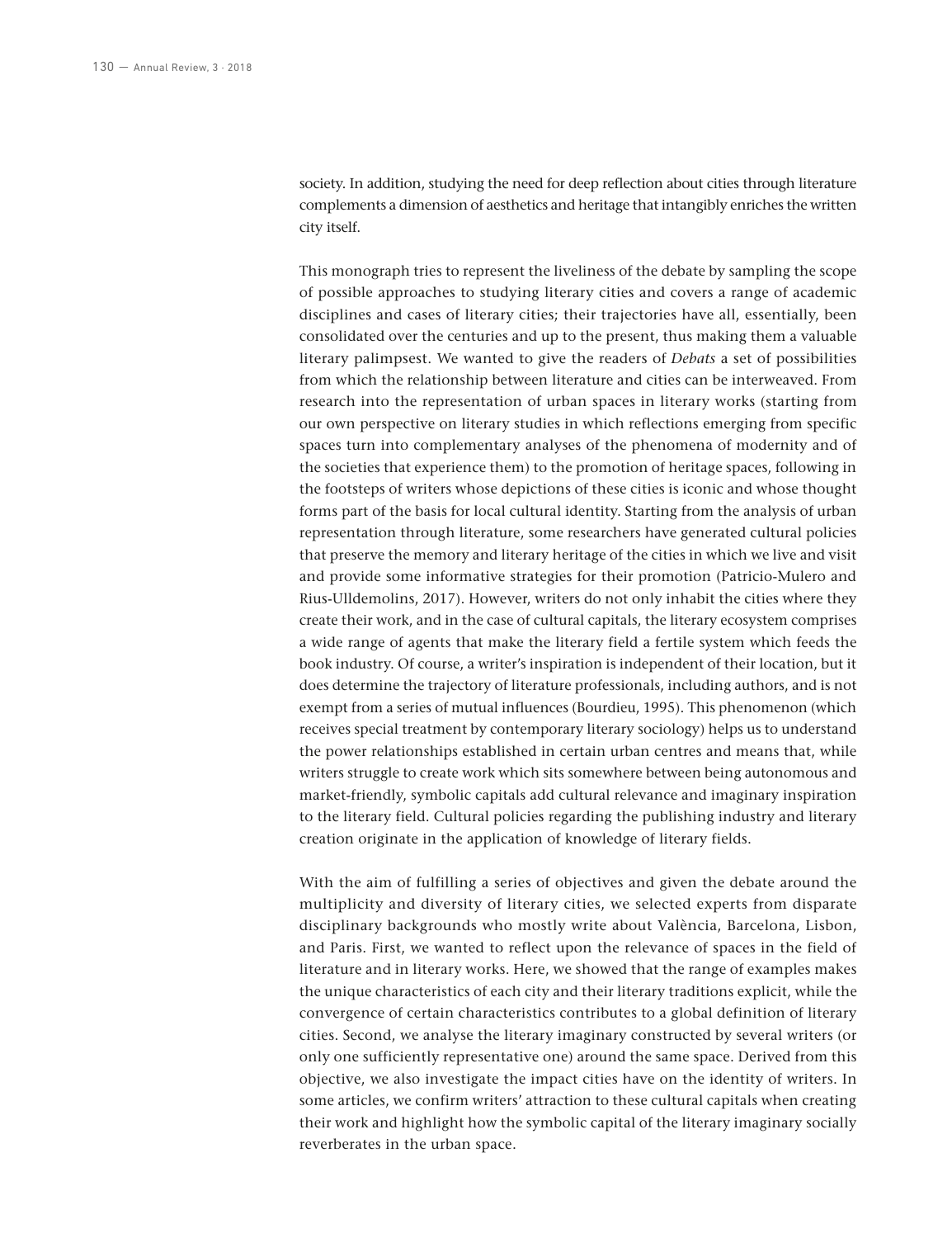#### GEOGRAPHY AND THE VALENCIAN LITERARY IDENTITY

This monograph starts with two different writers' perspectives on the city of València. Drawing parallelisms with the experience of València, Jordi Oviedo analyses the city's presence in the poetry of Vicent Andrés Estellés, an author strongly linked to the imaginary of the post-war period. The way Estellés treats the territory in his poetry is an example of the space's memory and of a literary identity that deeply links this author to the physical and social environment in which he lived and worked. The poet's biographical experience impregnates the spaces with a realism that anchors the work in reality, thus making Estellés an exceptional witness—one who enriched his style by borrowing from cinema and journalism, two disciplines that accurately document reality. To conclude this portrait of the city, Jesús Peris studies Max Aub's València, described through the prism of exile which affected the writer's perceptions and emphasised his memories of the citizens present throughout these changes. The Spanish Civil War—the trauma that defined 20th century Spain—is reflected as one of the most complex and transcendental episodes suffered by literary cities. Through the literary geography of Max Aub and his description of times past, the writing not only attempts to reconstruct the city and its spaces, but also the Republic and its values.

Antoni Martí Monterde shares his pertinent reflections upon the city as a moral memory, by applying the theories of Michel de Certeau, Roland Barthes, Marc Augé, and Pierre Nora to the examples of Vicent Andrés Estellés' València and Josep Pla's Barcelona. Martí's memories soar over València's *Plaza del Ayuntamiento* [the city hall square], combining theoretical thought on urban spaces as moral memories or as areas of permanence and disappearance, in an inspiring mixture of memory, nostalgia, and the building of moral memory over time.

#### BARCELONA, CITY MEMORY AND LITERARY FIELD HEADQUARTERS

If the article by Antoni Martí Monterde is located somewhere between València and Barcelona, the monograph's journey continues north where three articles cover the geography and the literary field of Barcelona. Exhaustively plotting the most sociological aspects of Barcelona's literary imaginary, Joan Ramon Resina examines some of the work that most clearly shows the city's conflictive side, derived mainly from the economic characteristics of modernity and the consequent class struggle. It begins with *Don Quixote*, a work whose ironic treatment of realism demonstrates the literary transition towards the first novels—an essential perspective on the novel par excellence. The gentleman's visit to the only city mentioned in his long Hispanic journey is a necessary call to realism, understood as a representation of the material and economic life linked to modernity. The social portrait of the city seems to be determined by the presence of the bourgeoisie, which are strongly represented at the beginning of the Catalan novel as a symbol of the class tensions which were characteristic of industrialisation. Another aspect of modernity is the diffusion of urban realism through journalism, or via specific genres such as detective novels, which for Barcelona is illustrated via Pepe Carvalho, the main character in Manuel Vázquez Montalbán's referential work about the impact of class conflict on Barcelona's population and in its different neighbourhoods.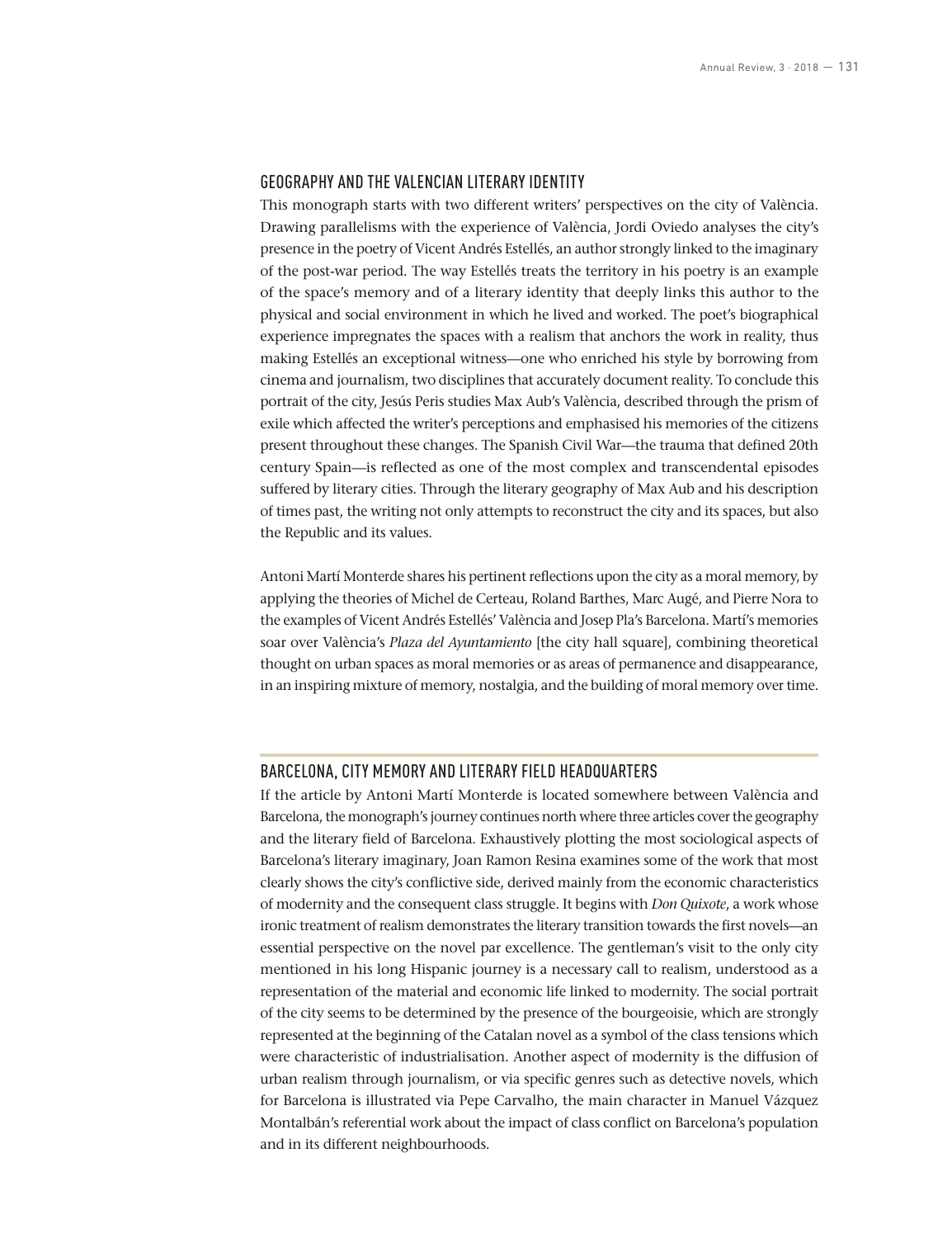The literary imaginary of 20th century Barcelona is strongly linked to its historical and social context and so Roxana Nadim highlights the personification of the city in two iconic characters from the narratives by Mercè Rodoreda—one of the writers whose work has contributed most to the construction of a Barcelonan literary identity. Written while in exile, Colometa in *La Plaça del Diamant* (*The time of the doves*) and Cecília Ce in *El carrer de les Camèlies* (*Camellia Street*) made the story of 'anonymous' characters universal, binding them to specific neighbourhoods—or having them travel through several spaces—and historical moments in this Mediterranean city (a 'little story', according to Nadim). The importance of female writers and characters is also reflected upon in the last article of this Barcelona triptych which, emulating an exercise by Georges Perec (Perec, 1975), tries to analyse the sociological importance of the literary representation of spaces, taking the Plaça Universitat de Barcelona [Barcelona University square] palimpsest as an example of a specific space. The adventures of Andrea, the protagonist of Nada [Nothing], by Carmen Laforet, those of Gabriel and Mireille from Jordi Puntí's *Maletes perdudes* (*Lost luggage*), and Jordi Nopca's stories from *Puja a casa* [*Come home*], rebel against the social-historical evolution of the 'Facultat de Lletres' ['Faculty of Arts', closer to 'Faculty of Social and Human Sciences'] space from the 1940s to the present day.

We also study the urban palimpsest of Lisbon, a literary city universally represented by the poetry of Fernando Pessoa. Bernat Padró uses the poet's experience described in the *Livro do Desassossego* (*The book of disquiet*), to reflect upon the interaction of space in the poetic self, in contrast to the purely urban description given by the same author in his guide *Lisboa: o que o turista deve ver* (*Lisbon: What the tourist should see*). This exercise allows Padró to reflect upon how the conditions of urban life restrict human knowledge and individuals' inner characters because of the indifference and tedium which is typical of homogenising capitalist routines. The individual dissolves into the modern city and, responding to the feeling of suppression and anguish, develops aesthetic discourses to shake up their spirit.

## THE TRAJECTORY OF PARISIAN WRITERS AND THE ROLE OF CULTURAL CAPITALS

If Paris is a city that has been represented in literature by a wide range of writers, it seems that a strong relationship with the city could also favour the consecration of a literary career, as was the case recently of Patrick Modiano—or perhaps it would be more appropriate to say with Patrick Modiano's Paris. From a literary sociology perspective, Clara Lévy uses the French author's award of the Nobel Prize for literature as a springboard to investigate how, from the Swedish Academy's verdict to his international academic and literary criticism, the most relevant part of Modiano's extensive work is considered to be his portrayal of the city during a dark period: the Paris of the occupation (1940–1944). The writer's ambiguous biographical link, both with the geographical space that he painstakingly details in his books and with the historical period—in which his Jewish bourgeoisie parents lived—seems to have attracted the interest of literary actors, both of experts and readers.

To close this set of academic articles, we wanted to focus our attention on new ways of approaching the study of cities and the written word. Street art is currently one of the